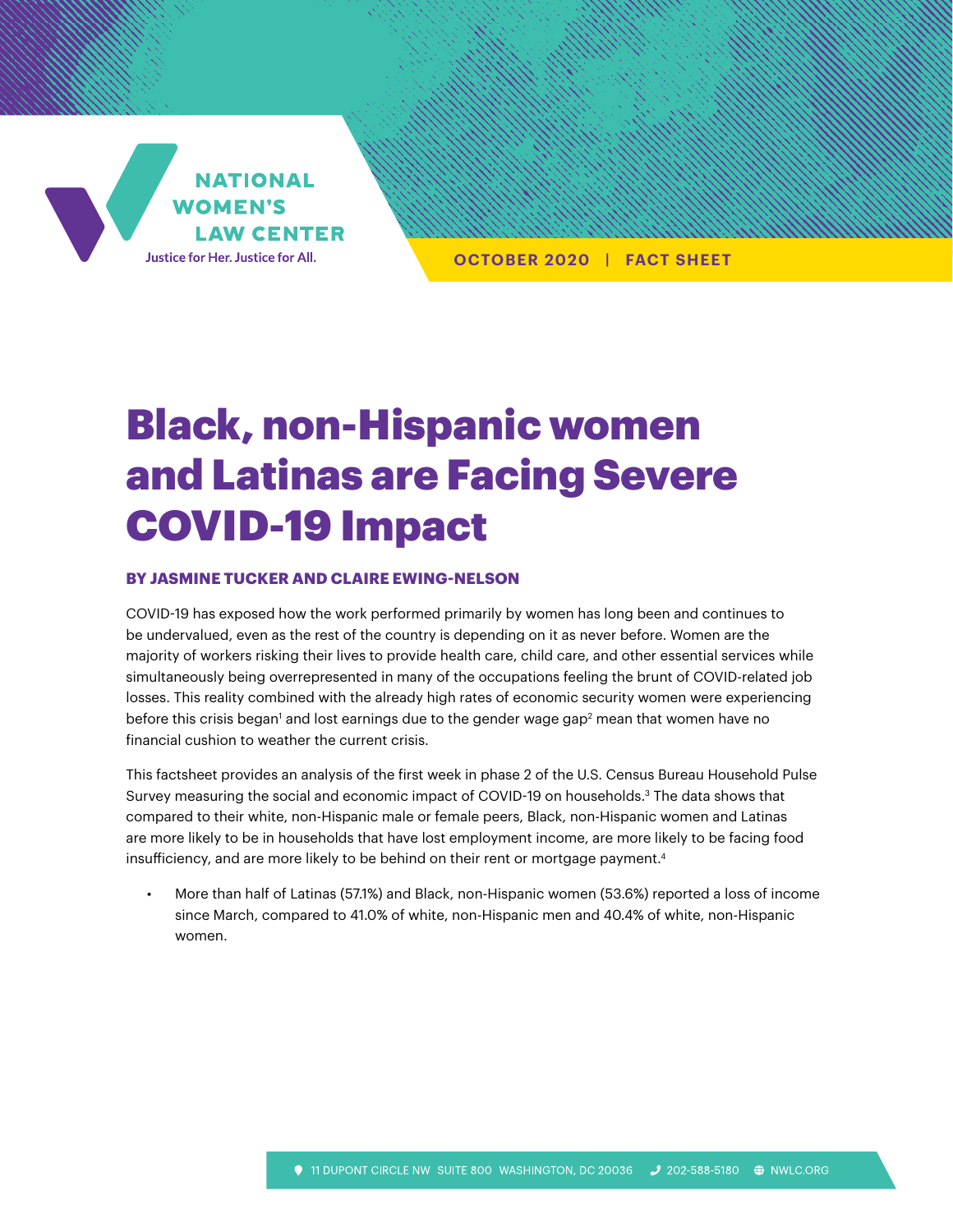## Share Who Reported Loss of Employment Income in Household Since March by Selected Demographics (August 19 -31)



*Source: NWLC calculations based on U.S. Census Bureau, 2020 Household Pulse Survey, using data from week 13 (August 19- 31). Survey respondents self-identified their sex as either male or female and self-identified their race and whether they were of Hispanic, Latino or Spanish origin.*

• More than 1 in 6 Black, non-Hispanic women (18.2%) and Latinas (16.7%) reported not having enough food in the past week, making them more than twice as likely to report experiencing food scarcity compared to white, non-Hispanic men (6.9%).

Share Who Reported Experiencing Food



*Source: NWLC calculations based on U.S. Census Bureau, 2020 Household Pulse Survey, using data from week 13 (August 19-31). Survey respondents self-identified their sex as either male or female and self-identified their race and whether they were of Hispanic, Latino or Spanish origin. Food insufficiency is defined as often or sometimes not having enough food in the prior 7 days.*